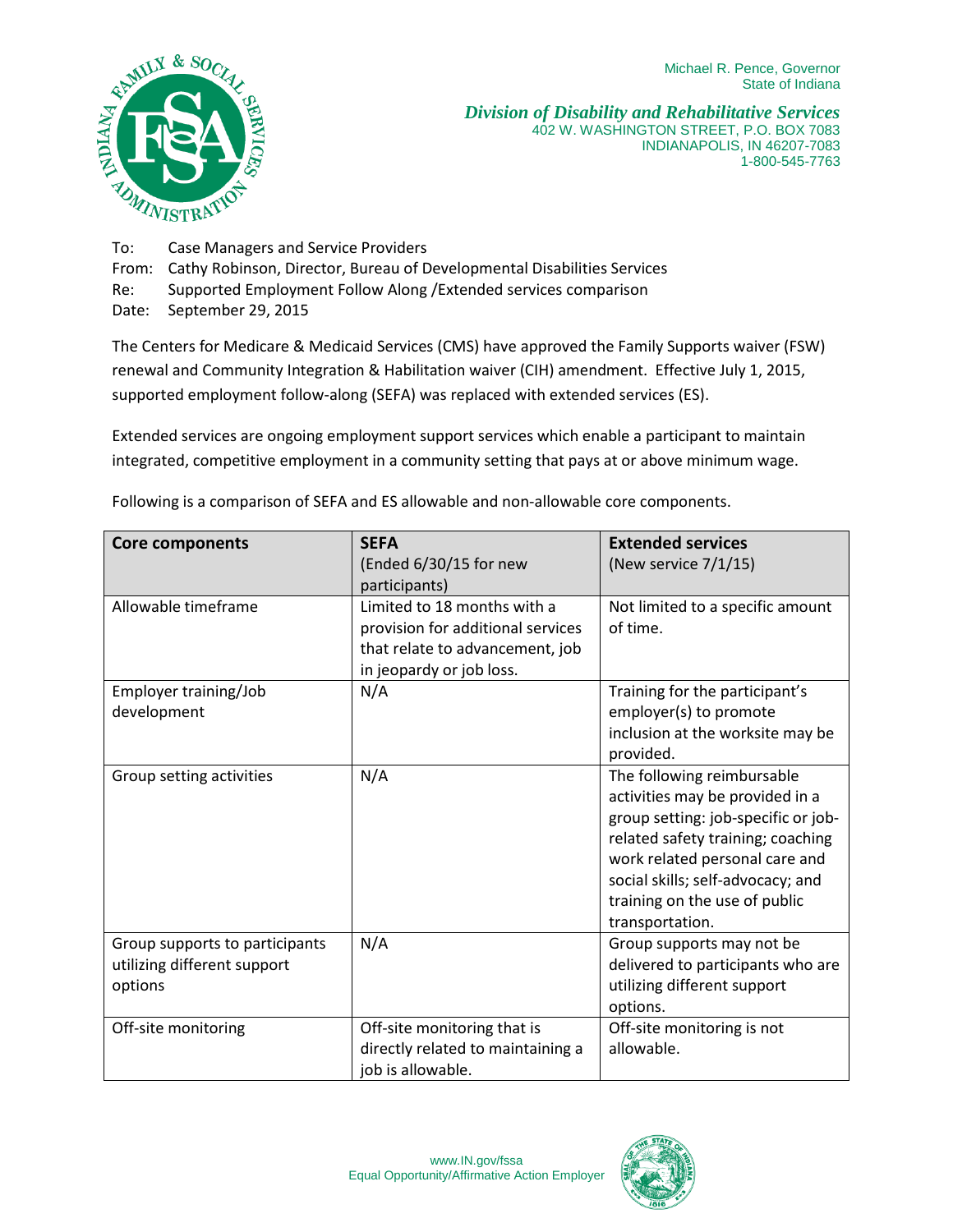| Personal care/Social skills | N/A                                                                    | Development or strengthening                                          |  |
|-----------------------------|------------------------------------------------------------------------|-----------------------------------------------------------------------|--|
|                             |                                                                        | of work-related personal care                                         |  |
|                             |                                                                        | and social skills may be provided.                                    |  |
| Public transportation       | N/A                                                                    | Training on the use of public                                         |  |
|                             |                                                                        | transportation may be provided.                                       |  |
| Safety training             | N/A                                                                    | Job-specific or job-related safety                                    |  |
|                             |                                                                        | training is allowable.                                                |  |
| Self-advocacy               | Advocating, when necessary, at                                         | Job-related, self-advocacy skills                                     |  |
|                             | the work site on behalf of the                                         | training may be provided.                                             |  |
|                             | participant is allowable.                                              |                                                                       |  |
| Self-employed, working from | N/A                                                                    | Participants may be self-                                             |  |
| home                        |                                                                        | employed and/or working from                                          |  |
|                             |                                                                        | home when the work is                                                 |  |
|                             |                                                                        | competitive and could be                                              |  |
|                             |                                                                        | performed in an integrated                                            |  |
|                             |                                                                        | environment.                                                          |  |
| Sheltered work settings     | N/A                                                                    | Services may not be delivered in                                      |  |
|                             |                                                                        | facility based or sheltered work                                      |  |
|                             |                                                                        | settings where participants are                                       |  |
|                             |                                                                        | supervised for the primary                                            |  |
|                             |                                                                        | purpose of producing goods or                                         |  |
|                             |                                                                        | performing services.                                                  |  |
| Staff travel time           | Staff time used in traveling to                                        | Staff time used in traveling to                                       |  |
|                             | and from a work site is                                                | and from a work site is not                                           |  |
|                             | allowable.                                                             | allowable.                                                            |  |
| Volunteer endeavors         | N/A                                                                    | Services may not be provided for                                      |  |
|                             |                                                                        | volunteer endeavors.                                                  |  |
| Incentive payments          | Incentive payments may not be made to an employer to subsidize         |                                                                       |  |
|                             | their participation under SEFA or Extended services.                   |                                                                       |  |
| Job skills training         |                                                                        | Coaching and training on job-related tasks such as computer skills or |  |
|                             | other job-specific tasks may be provided under both SEFA and           |                                                                       |  |
|                             | Extended services.                                                     |                                                                       |  |
| Minor participants          | Services may not be furnished to a minor participant by a parent or    |                                                                       |  |
|                             | legal guardian under SEFA or Extended services.                        |                                                                       |  |
| Natural supports            | Developing or strengthening new and existing work-related natural      |                                                                       |  |
|                             | supports; transportation training, assistance with banking, or social  |                                                                       |  |
|                             | support at the worksite is allowable under both SEFA and Extended      |                                                                       |  |
|                             | services.                                                              |                                                                       |  |
| Observation/Supervision     | Regular observation or supervision of the participant at the job-site  |                                                                       |  |
|                             | is allowable under both SEFA and Extended services.                    |                                                                       |  |
| <b>Public relations</b>     | Public relations are not allowable activities.                         |                                                                       |  |
| Rehabilitation Act of 1973, | No service that is otherwise available under the Rehabilitation Act of |                                                                       |  |
|                             | 1973 or Public Law 94-142 is allowable under SEFA or Extended          |                                                                       |  |
|                             | services.                                                              |                                                                       |  |
| Sheltered work observation  |                                                                        | Sheltered work observation is not allowable under SEFA or Extended    |  |
|                             | services.                                                              |                                                                       |  |
|                             |                                                                        |                                                                       |  |